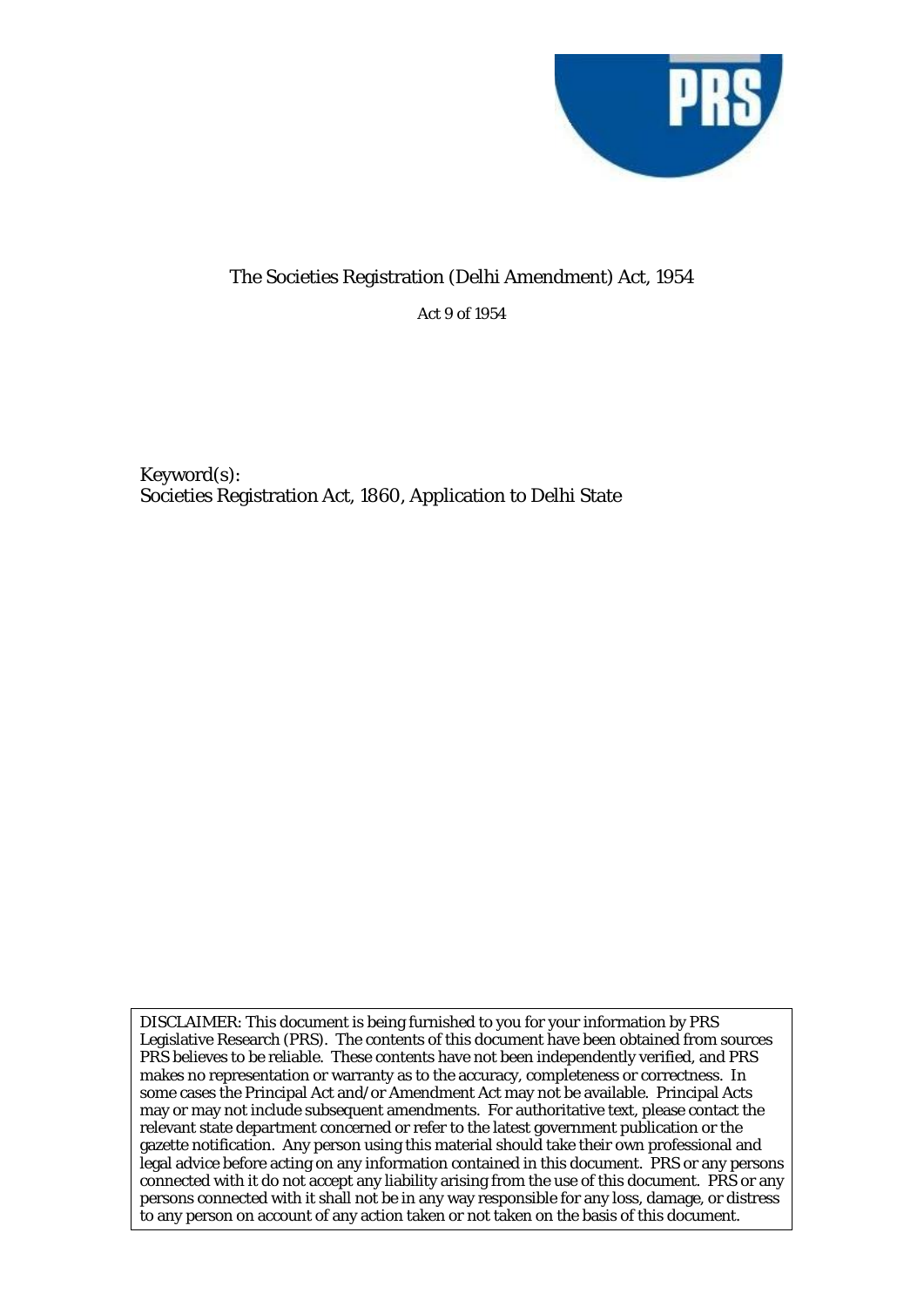## **THE SOCIETBES REGISTRATION (DELHI AMENDMENT) ACT, 1954**

## **(ACT** No. **9 OF 1954)**

*r30.th October,* **19543** '

## **An Act to amend the Societies Registration Act, 1860, in its application to the State of Delhi.**

Be it enacted by the Delhi State Legislative Assembly in the Fifth Year of the Republic of India as follows : -

Short title **1.** (1) This Act may be called the Societies Registra-<br>and com-<br>mencement. **ion (Delhi** Amendment) Act, 1954.

**(2)** It !shall come into force **an** the date on which **it**  receives the assent of the President.

Act XXI of 1860.

**Amendment 2.** In section 12 of the Societies Registration Act, 1860. <br> **of section** hereinafter called the said Act, after the words "other **of section hereinafter called the said Act, after the words "other** 12 of society" the words "or whenever the governing body of any society" the words "or whenever the governing body of any; society registered under this Act decides to change the name **of** the society" shall be inserted.

**Insetion of** 3. After section **12** of the said **Act,** the following new Insertion of **3.** After section 12 of the said Act, the following new sec- sections shall be inserted, namely :  $-$ 

**"12A.** *Registration of change of name.* (1) Where **a** proposition for change of name has been agreed to and 12B and **12A.** Registration of change of name -- (1) Where a 12C in Act proposition for change of name has been agreed to and XXI of **confirmed** in the manner prescribed by section 12, a copy **of** the proposition so agreed to and confirmed. shall be for-: warded to the Registrar  $*$  \* for registering the change of name. If the proposed name is identical with that by which. any other existing society has been registered, or in the opinion of the Registrar so nearly resembles such name as to be likely to deceive the public or the members of either society, the Registrar shall refuse to register the change of name. % . .-

**(2)** Save as provided in sub-section **(1). the** Registrar shall, if he is satisfied that the provisions of this Act in respect of change of name have been complied with, register<br>the change of name and issue a certificate of registration altered to meet the circumstances of the case. On the issue of such a certificate the change of name shall be complete.

**(3) The-** Registrar shall charge for any copy of a ccrtificate issued under sub-section (2) a fee of rupee one '[or such larger fee not exceeding rupees five] as the State Government may, from time to time, direct; and all fees so paid shall form part of the <sup>3</sup>[Consolidated Fund of India].

**'Omitted by Notifiation No. GSR 83, dt 16-1-1960, see Gazette of India, Pt. a see 3(i) dt 23-1-1960, p. 144.** 

 $3(i)$ 

**.Subs. by s. 2 of Delhi Act 5 of 1955 for the word "or such larger fee". 'Subs. by A.O. (No. 5) 1957 for the words "Consolidated Fund of the State".** 134